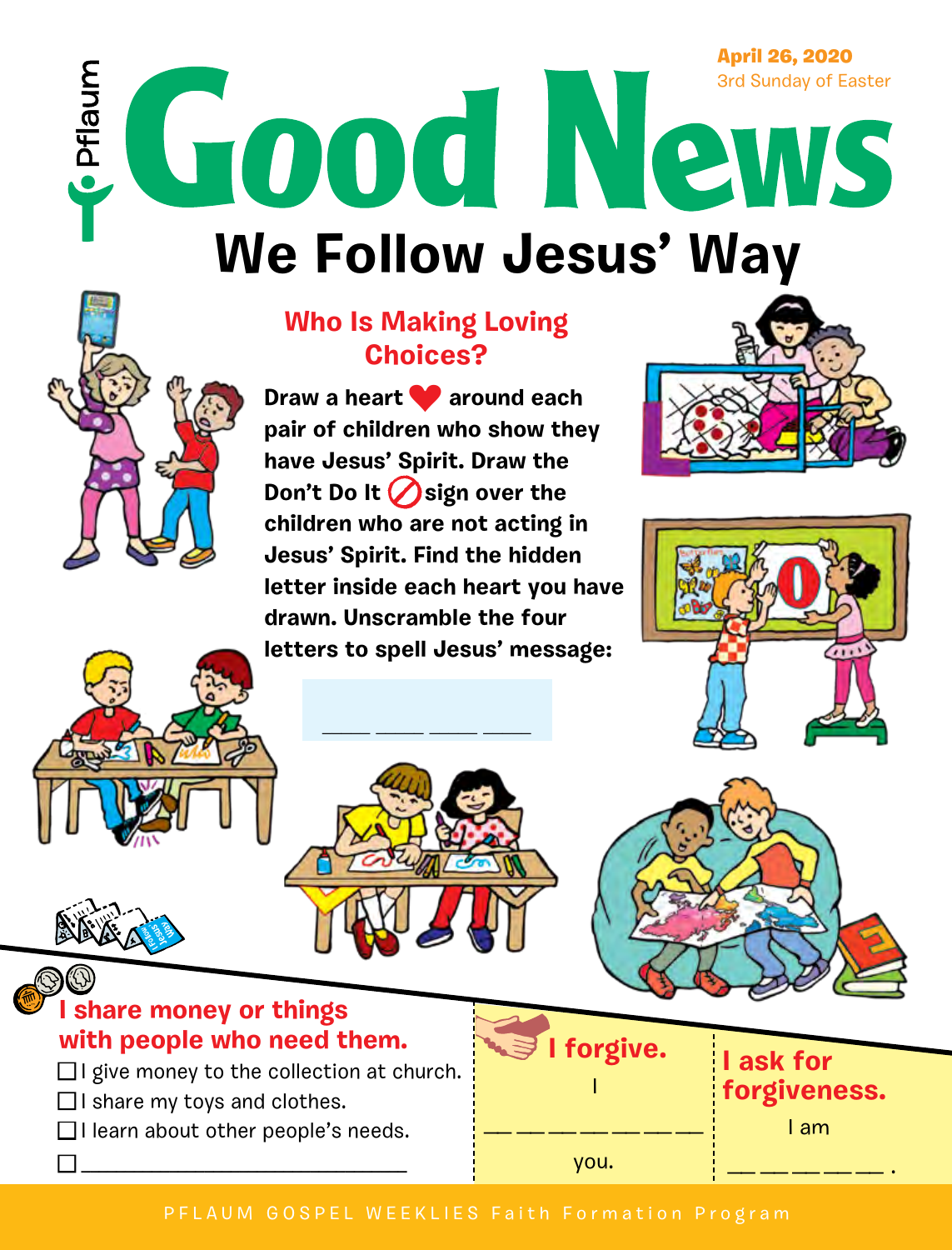#### *From the Acts of the Apostles*



\_\_\_\_\_\_\_\_\_\_\_\_\_\_\_\_\_\_\_\_\_\_\_\_\_\_\_\_\_\_\_\_\_\_\_\_\_\_\_\_\_\_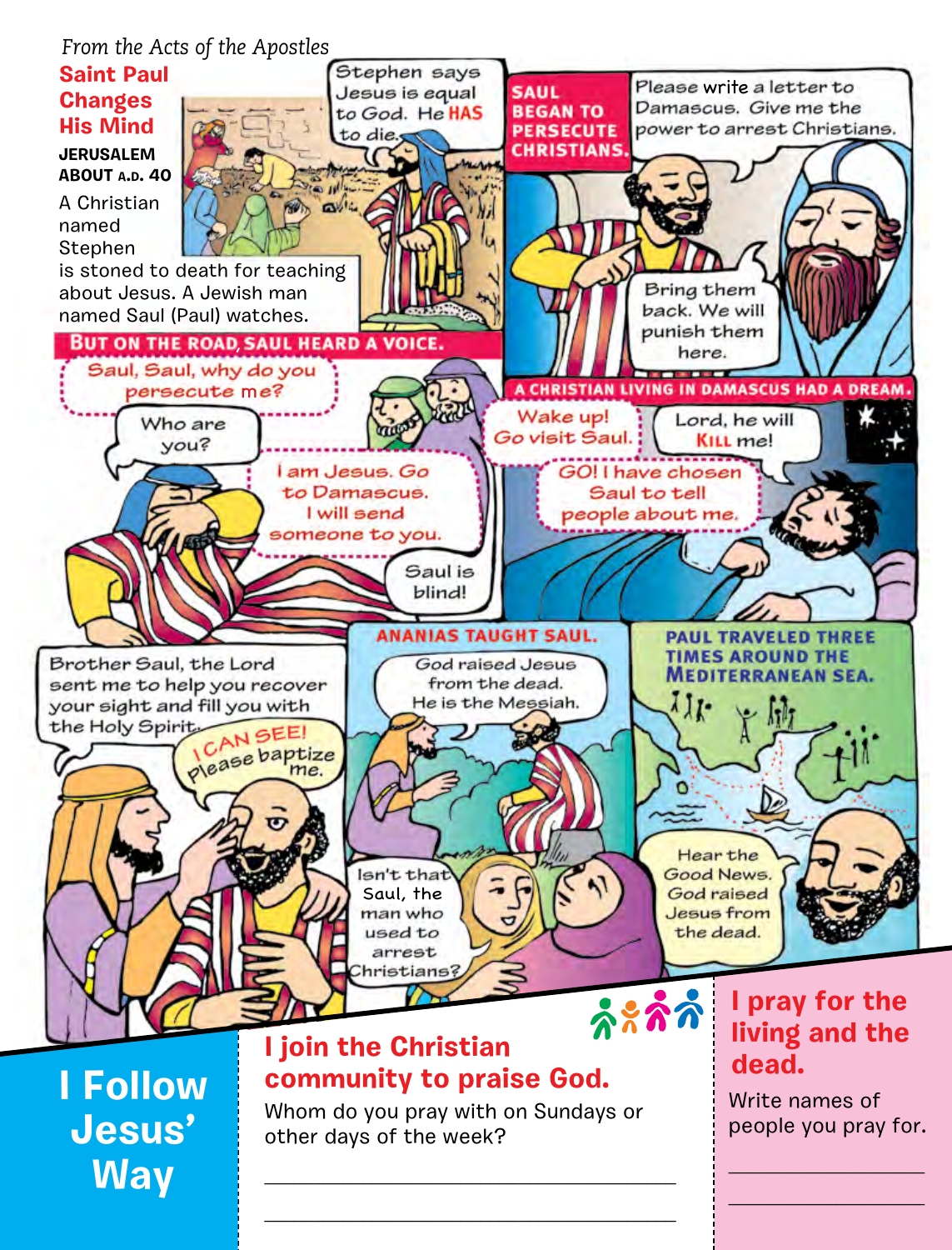# **SUNDAY** GOSPEL

**Narrator 1:** Two of Jesus' followers were walking from Jerusalem to the

3rd Sunday of Easter **Luke 24:13–35**



town of Emmaus. It was the Sunday after Jesus' Death. **Cleopas:** Why did Jesus have to die? **Other Follower:** He could have made

our nation great again. **Narrator 2:** Jesus joined them, but they didn't recognize him.

**Jesus:** What is wrong?



**Cleopas:** Don't you know what happened in Jerusalem? **Other Follower:** They crucified Jesus. We hoped that he would save us. **Cleopas:** Now his body has been taken from the tomb.

**Jesus:** Don't you know that these things had to happen?

**Narrator 1:** The stranger explained the Scriptures that said the Messiah would suffer before receiving glory.

**Narrator 2:** When they got to Emmaus, they invited Jesus to stay with them.

# **On the Road to Emmaus**



**Narrator 1:** At the meal, Jesus blessed bread and gave it to them. **Narrator 2:** When Jesus did this, they recognized him. But Jesus vanished!

**Cleopas:** That was Jesus!

**Other Follower:** My heart felt on fire when he explained the holy writings.

**Narrator 1:** They headed right back to Jerusalem with their news.

**Narrator 2:** Some of Jesus' other followers told them:

**Friends:** Jesus has been raised up! He appeared to Simon Peter.

**Narrator 1:** The two shared about meeting Jesus and how they knew him when he broke bread.



*GOOD NEWS* copyright © 2020 by Pflaum Publishing Group, a division of Bayard, Inc. All rights reserved. Page 1 art: Sally Brewer Lawrence; page 2 art: Ansgar Holmberg, CSJ; page 3 art: Gertrud Mueller Nelson; page 4 art: Sally Brewer Lawrence; page 4 photos: EDA.



\_\_\_\_\_\_\_\_\_\_\_\_\_\_\_\_\_\_\_\_ \_\_\_\_\_\_\_\_\_\_\_\_\_\_\_\_\_\_\_\_ \_\_\_\_\_\_\_\_\_\_\_\_\_\_\_\_\_\_\_\_

\_\_\_\_\_\_\_\_\_\_\_\_\_\_\_\_\_\_\_\_

### **I do loving actions.**

Write a way you try to act like Jesus.

\_\_\_\_\_\_\_\_\_\_\_\_\_\_\_\_\_\_\_\_\_\_\_\_\_\_\_\_\_\_\_\_\_\_\_\_\_\_\_\_\_\_

\_\_\_\_\_\_\_\_\_\_\_\_\_\_\_\_\_\_\_\_\_\_\_\_\_\_\_\_\_\_\_\_\_\_\_\_\_\_\_\_\_\_

\_\_\_\_\_\_\_\_\_\_\_\_\_\_\_\_\_\_\_\_\_\_\_\_\_\_\_\_\_\_\_\_\_\_\_\_\_\_\_\_\_\_

\_\_\_\_\_\_\_\_\_\_\_\_\_\_\_\_\_\_\_\_\_\_\_\_\_\_\_\_\_\_\_\_\_\_\_\_\_\_\_\_\_\_

\_\_\_\_\_\_\_\_\_\_\_\_\_\_\_\_\_\_\_\_\_\_\_ Name

\_\_\_\_\_\_\_\_\_\_\_\_\_\_\_\_\_\_\_\_\_\_\_ Age

\_\_\_\_\_\_\_\_\_\_\_\_\_\_\_\_\_\_\_\_\_\_\_ Date